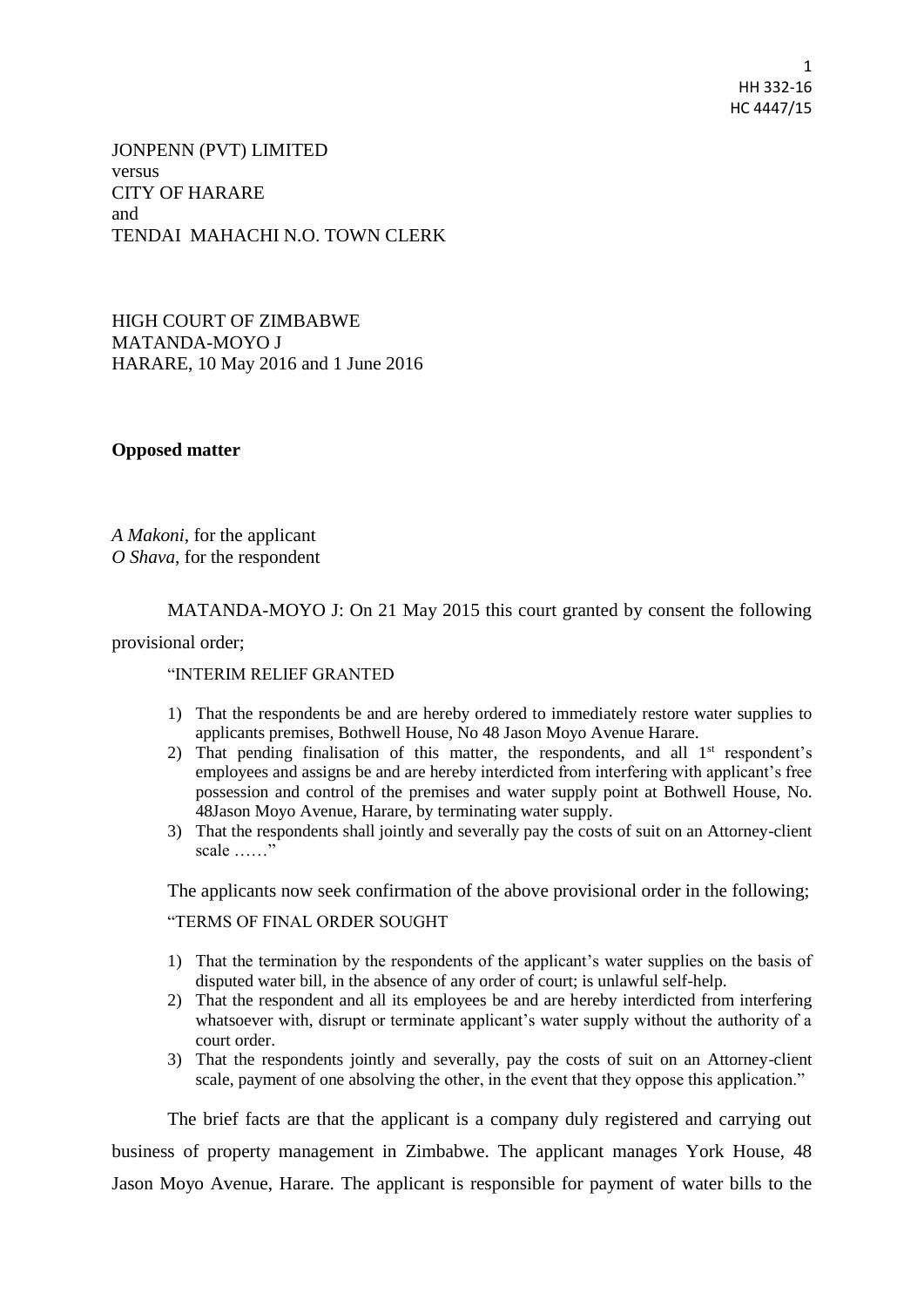first respondent. The first respondent sent monthly water bills to the applicant. On 29 April 2015 the applicant challenged the balances on the statement. The applicant complained that certain payments made by it were not reflecting on the statement. The applicant indicated it believed its payments were up to date. No response was received from the respondents. On 6 May 2015 the first respondent issued an "authority for disconnection of supplies at 48 Jason Moyo Avenue, Harare." Water disconnection was carried out on 11 May 2015. No notice was given for such disconnection resulting in the applicant bringing an urgent application directing the respondents to reconnect water supplies at 48 Jason Moyo Avenue.

The respondents are opposed to the granting of the final order on the following basis;

- 1) That the applicant had failed to show that any amounts had been incorrectly posted to a wrong account,
- 2) That the applicant had failed to show that any figures had been erroneously posted to its account;
- 3) That the water disconnection carried out on 11 May 2015 was lawful and in compliance with s 8 of the water By-Laws 164/1913 as read with s 69 (2) (e) (i) of schedule 3 to the Urban Councils Act [*Chapter 29:15*],
- 4) That the applicant was served with 48 hours' notice which is more than the required 24 hours' notice.
- 5) That the respondents do not require a court order first before disconnecting water.

The applicant submitted that the water was terminated the same time that the notice was given in violation of the law. On the other hand the respondents insisted notice had been served on the applicants as far back as February 2015 in the form of statements. The respondents averred that on the statements served on the applicant from February to April 2015 were endorsed the following words;

"Water supplies may be disconnected without further notice if this account remains unpaid after due date." The parties agree such words were contained on the statement. They disagree whether that constituted notice or not. The parties also agree that the water was terminated on 11 May 2015 upon serving the authority to disconnect water supplies.

It is the applicant's submission that the respondents flouted their own rules by failing to give 24 hours notice before disconnecting water supplies. The first issue to be determined by this court is whether the statements issued to the applicant between February, and April 2015 constitute 'notice' in terms of the law.

Section 8 of the water By-Laws 164/1913 provides;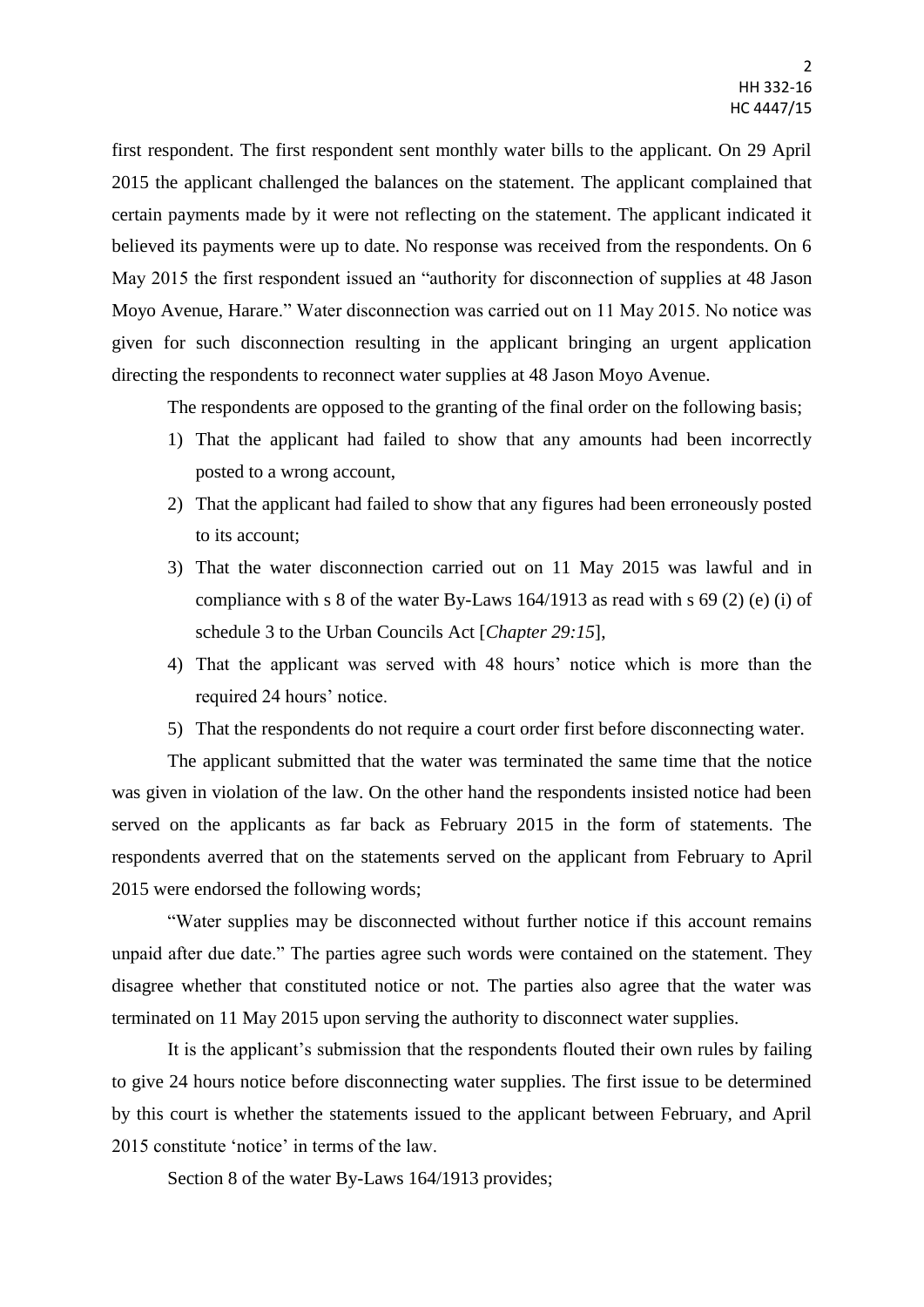"The council may, by giving 24 hours notice, in writing, without compensation, and without prejudicing its rights to obtain payment for water supplies to the consumer, discontinue supplies to the consumer

(a) if he shall have failed to pay any sum which in the opinion of the council is due under these conditions or the water by-law."

Section 69 (2) (e) (i) of schedule 3 to the Urban Council's Act [*Chapter 29:15*] provides;

"Without derogation to the generality of sub paragraphs (i), by-laws relating to matters referred to in that subparagraph may contain provision for all or any of the following

- (a) …………….
- (b) Cutting off the supply of water, after not less than twenty four hours notice on account of; (i) Failure to pay any charges which are due;………...."

It is common cause the City by-laws obliges the City Council to give not less than 24 hours notice for termination of water supplies.

The legal definition of 'notice' implies knowledge of certain facts. Herein it implies knowledge by a consumer that water would be disconnected anytime "after 24 hours". It is information that warns one of something about to happen. I do not share the view that the statements which included an intention to cut water supplies without further notice complies with the City Council by-laws. Statements are documents of accounts meant to inform the consumer of how much is owing to City Council. A notice referred to by the by-laws ought to be specific that water supplies would be disconnected after 24 hours of serving the notice. It is common cause the water disconnections were done together with the serving of the notice in contravention of the law. Such disconnection was not carried out in terms of the law and was unlawful.

The applicant also argued that at the time of the disconnection, the amount owing had been disputed. It argued that in the premise no disconnection should have been carried out before the dispute had been judicially determined in favour of the City Council. It is common cause that the respondents disconnected water without responding to the queries raised by the applicant. The question falling for determination is whether the City Council had a right to terminate water supplies notwithstanding the disputed liability. The City Council argued that the applicant had failed to prove any anomalies in the billing. It contended that there was no proof of any mispostings nor any amounts wrongly accounted.

I am of the view that once the amount owing was disputed, the respondents had no right to resort to self-help through disconnecting water supplies. Such dispute had to be judicially determined before any disconnections could be carried out. I am of the view that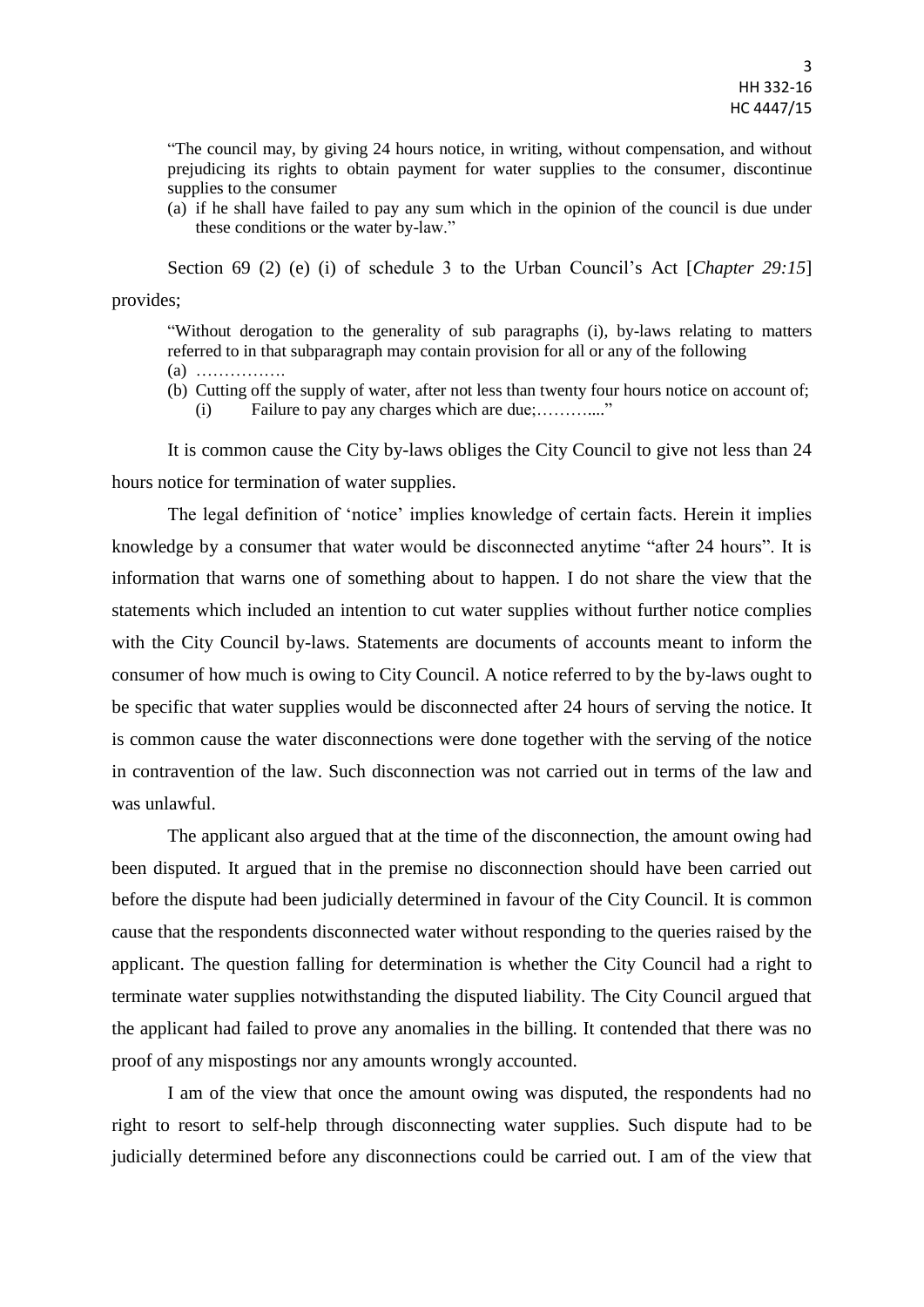the respondents acted in violation of s 3 of the Administrative Justice Act [*Chapter 10:28*] which provides:

- "(1) An administrative authority which has the responsibility or power to take any administrative action which may affect the rights, interests or legitimate expectations of any person shall:
	- (a) act lawfully, reasonably and in a fair manner".

At least the city council was obligated to respond to the queries raised by the applicant before taking any adverse action against the applicant. Contrary to the tenets of fairness the City Council proceeded to disconnect water supplies without even responding. This also offended against s 68 of the Constitution which gives rights to administrative conduct which is lawful, prompt, … reasonable – and procedurally fair.

The right to water is now enshrined in our Constitution. Section 77 of the Constitution provides:

"Every person has the right to  $-$ 

- (a) Safe, clean and potable water and
- (b) ….

and the State must take reasonable legislative and other measures within the limits of the resources available to it, to achieve the progressive realisation of this right".

The South African Supreme Court of Appeal in *City of Cape Town and Marcel Mouzakis Strumpher* (104/2011) (2012) ZASCA 54 interpreted s 27 (1) (b) of their constitution which is similar to our s 77 above. The court had this to say:

"It follows from the above statutory and constitutional provisions that the right to water, claimed by the respondent when he applied for a spoliation order, was not solely on contract which he concluded with the City, but was underpinned by the constitutional and statutory provisions discussed above. This view is fortified by the decision of this court in *Impala Water Users Association* v *Lourens NO and Ors* 2008 (2) SA 495 SCA…".

The respondent argued that it is permitted to disconnect water on account of unpaid bills – see s 69 (2) (c) (i) of Schedule 3 to the Urban Council's Act [*Chapter 29:15*] as read with s 8 of the Water By-Laws 164/1913 referred to *supra.* The respondent contended therefore that the disconnection of water supplies to the applicant was legal. Such argument flies in the face of s 3 of the Administration of Justice Act as read with s 68 of the Constitution which provides for fairness and equity. To expect the applicant to pay a bill it is disputing erodes the very principles of fairness contemplated in the above provisions and the dispute resolution procedures. It is my view that by disconnecting water supplies whilst there remain a pending dispute, the respondent acted unlawfully. At least the respondent should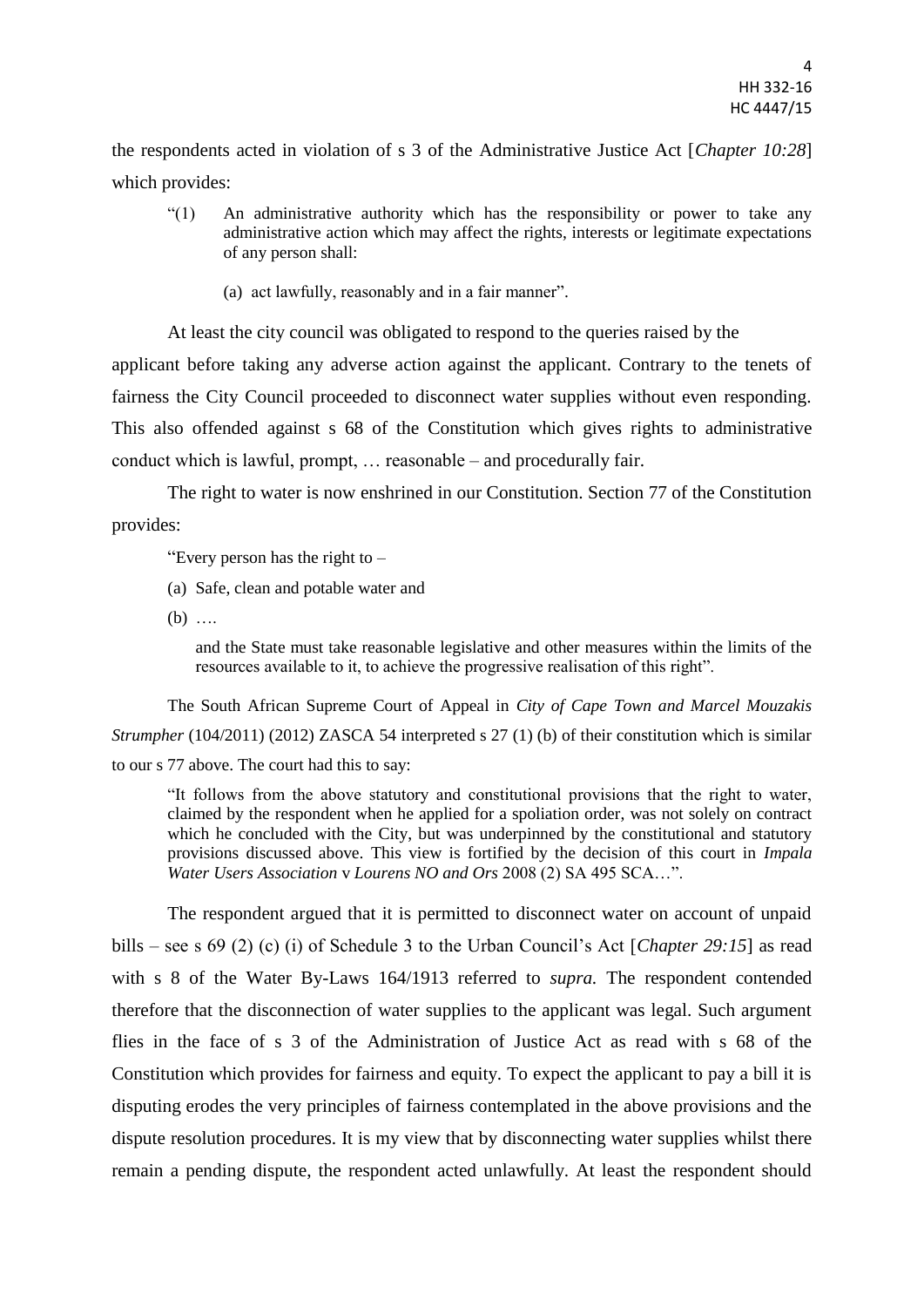have dealt with the dispute in a fair and transparent manner, and thereafter advise the applicant of its resolution before carrying out the disconnections. Clearly the respondent acted unlawfully in the circumstances as the respondent disconnected water supplies without establishing the amount owing.

The respondent strongly argued that it does not require a court order to disconnect water supplies. I am of the view that once there is a dispute between the parties, it is trite that such dispute be resolved by a court of law. Before resolution of such dispute the respondent possess no legal right to disconnect water supplies.

I am satisfied that the applicant has managed to justify the granting of para (1) of the Final Order sought.

The applicant also sought to interdict the respondents and all its employees from interfering with, disrupt or terminate the applicant's water supplies without the authority of a court order. The requirements for a final interdict are:

- (1) the existence of a clear right which must be established on a balance of probabilities
- (2) irreparable injury actually committed or reasonably apprehended and
- (3) the absence of a similar protection by any other remedy

See *Zesa Staff Pension Fund* v *Mushambadzi* (278/2001) [20; *Setlogelo* v *Setlogelo*  1914 AD 221.

I am of the view that the decision to terminate water supplies constitutes an administrative act against the applicant. The parties have accepted that the applicant was entitled to 24 hour notice before the disconnection, which notice was served but disconnections were carried out immediately upon service.

There is no doubt that administrative efficiency is an important goal in a democracy.

The purpose of the Administrative Justice act is to bring accountability to institutions such as respondent. The respondent cannot act arbitrary without following due process where a dispute has been raised. It follows such that disputes be resolved before any adverse action is taken against the disputant. The respondent argued that s 276 of the Constitution empowers respondent "to levy rates and taxes and generally to raise sufficient revenue for it to carry out its objects and responsibilities". No one has challenged the respondent's powers to levy rates and taxes. The issue is what happens should those levies and rates be challenged. It is my view that the section does not empower the respondent to disconnect supplies in the face of a disputed bill.